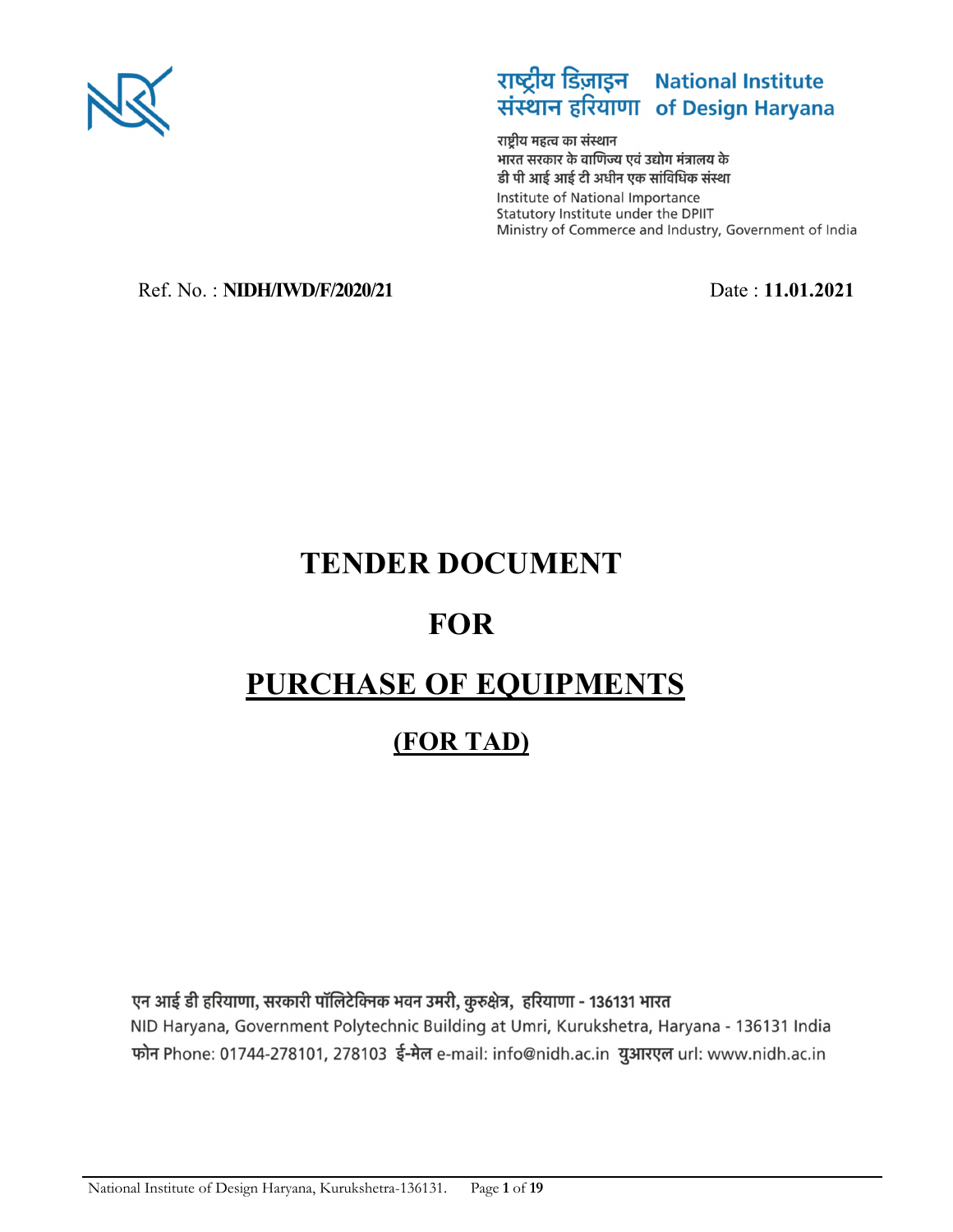#### **INTRODUCTION**

National Institute of Design Haryana (NIDH) is an Institution of National Importance established at Kurukshetra under the National Institute of Design Act, 2014 by the Department for Promotion of Industry and Internal Trade (DPIIT), Ministry of Commerce and Industry, Government of India to emerge as a global leader in Design Education and Research. The institute aims at becoming the torchbearer for innovative design directions in the industry, commerce, and development sectors.

NID Haryana's multi-disciplinary environment consisting of diverse design domains helps in creating an innovative and holistic ecosystem for design learning and delivering solutions focusing on the emerging needs of people integrated with digital and cutting-edge technologies. The Institute offers full-time four year Bachelor of Design (B.Des.) with specialization streams of :

- INDUSTRIAL DESIGN,
- COMMUNICATION DESIGN and
- TEXTILE & APPAREL DESIGN.

**Note: This tender document contains ……. pages and bidders are requested to sign on all the pages. The Technical bid & the Price bid should be sealed by the bidder in separate covers & both these sealed covers are to be put in a bigger cover which should also be sealed & duly super scribed the Title of the tender, Ref. No. & Date and submitted to: NID Haryana, Govt. Polytechnic Building (Transit Campus), National Highway 44, Umri, Kurukshetra, Haryana- 136131.**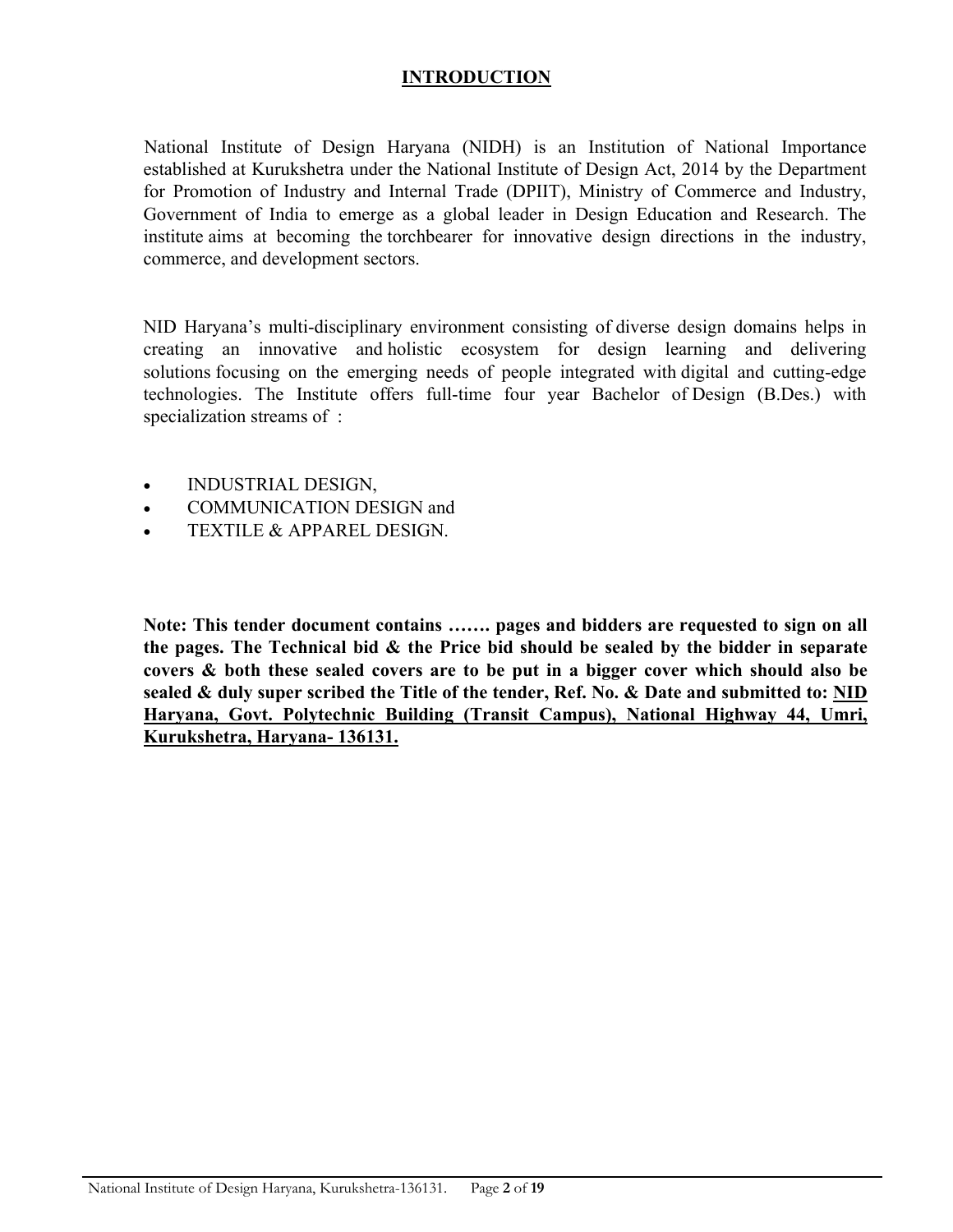## INDEX

# **(THE TENDER DOCUMENT CONTAINS THE FOLLOWING**)

| <b>Sl. No.</b> | <b>Particulars</b> |                |                                         |  |  |
|----------------|--------------------|----------------|-----------------------------------------|--|--|
| 1.             | Annexure-I         |                | Instructions for Bid Submission         |  |  |
| 2.             | Annexure-II        |                | Terms & Conditions                      |  |  |
| 3.             | Annexure-III       |                | Technical Specification of Equipment(s) |  |  |
| 4.             | Annexure-IV        | $\overline{a}$ | 'Technical bid'                         |  |  |
| 5.             | Annexure-V         |                | <b>Compliance Statement</b>             |  |  |
| 6.             | Annexure-VI        |                | Certificate & Declaration               |  |  |
| 7.             | Annexure-VII       | $\blacksquare$ | 'Price bid'                             |  |  |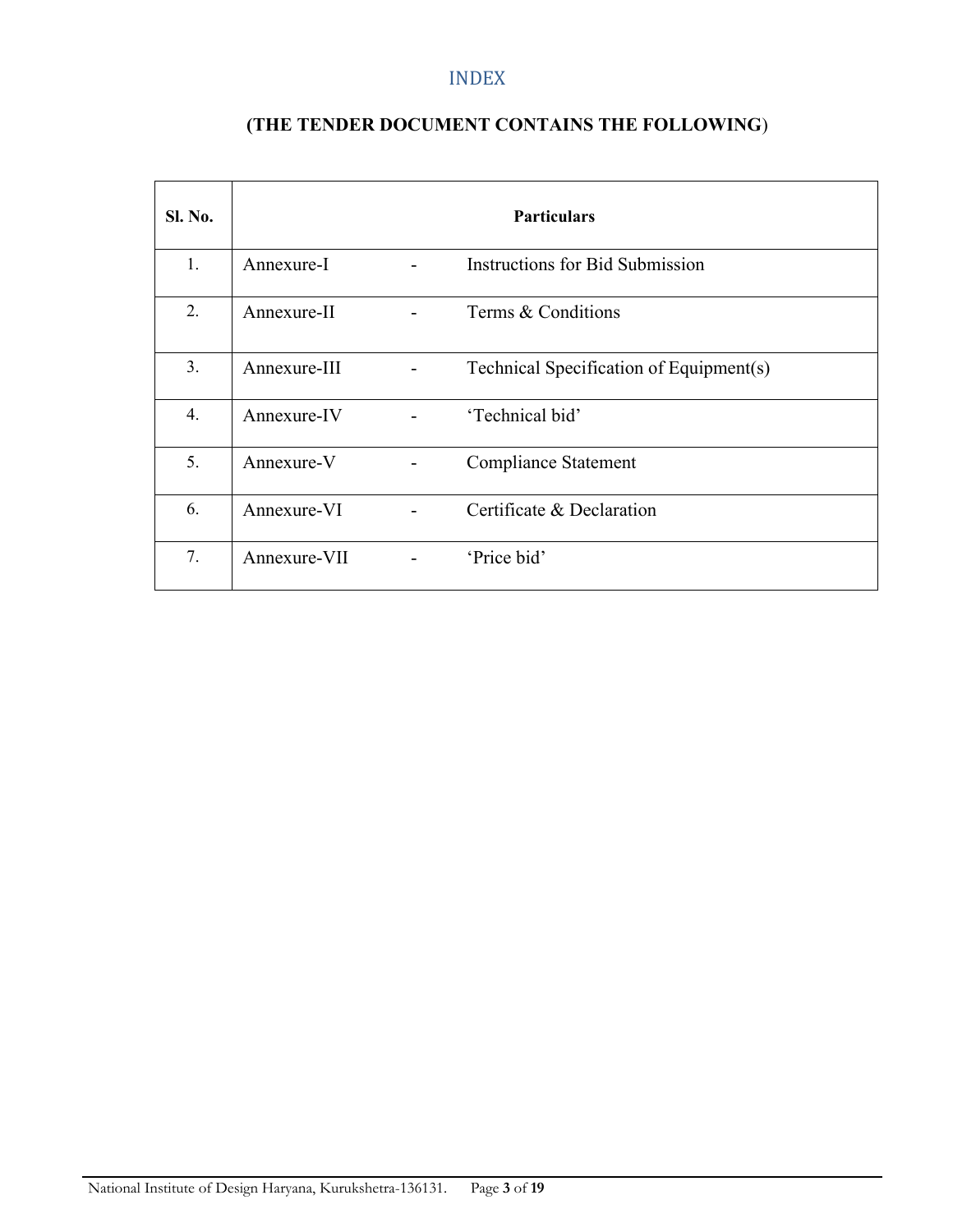#### **NOTICE INVITING TENDER**

The Director, National Institute of Design Haryana, Kurukshetra invites **Tenders bids** under two bid system, viz. Technical and Financial Bids, from the Original Manufacturers/ Foreign Principal through its Indian subsidiary/ Authorized Dealers for **purchase of following Equipments (for TAD)**:

| S.N. | <b>Name of Equipment</b>                                                                                                            | Quantity<br><b>Required</b> | AMC<br>required |
|------|-------------------------------------------------------------------------------------------------------------------------------------|-----------------------------|-----------------|
|      | <b>Sewing Machine</b><br>(Single Needle Lock Stitch- 5no.; Six-Thread overlock<br>machine- 1no.; Single Needle Chain Stitch- 1 no.) |                             | <b>YES</b>      |
|      | <b>Dress Forms</b>                                                                                                                  |                             | N <sub>0</sub>  |
|      | <b>Iron Machine</b>                                                                                                                 |                             | YES             |

#### **CRITICAL DATE SHEET & CONTACT DETAILS** :-

| Last Date for seeking clarifications by firms on | 18.01.2021                                    |  |  |
|--------------------------------------------------|-----------------------------------------------|--|--|
| email: sanjeev.s@nidh.ac.in                      |                                               |  |  |
| Uploading of reply on institute's website for    | 21.01.2021                                    |  |  |
| clarifications sought by firms                   |                                               |  |  |
| Last Date and Time for Bid Submission            | 08.02.2021, 10.00 AM                          |  |  |
| Date and Time for Opening of Technical Bids      | 08.02.2021, 11.00 AM                          |  |  |
| Date and Time for Opening of Financial Bids      | Schedule shall be published on website after  |  |  |
|                                                  | technical evaluation.                         |  |  |
| Address for communication                        | The Director,                                 |  |  |
|                                                  |                                               |  |  |
|                                                  | National Institute of Design Haryana, Transit |  |  |
|                                                  | campus at Govt. Polytechnic College           |  |  |
|                                                  | Building, Umri, Kurukshetra, Haryana-         |  |  |
|                                                  | 136131.                                       |  |  |
| Email:                                           | sanjeev.s@nidh.ac.in                          |  |  |
| Website/Portal<br>downloading<br>for<br>Tender   | nidh.ac.in/tenders                            |  |  |

NID Haryana reserves the right to accept / reject any/all tenders in part/full without assigning any reasons thereof.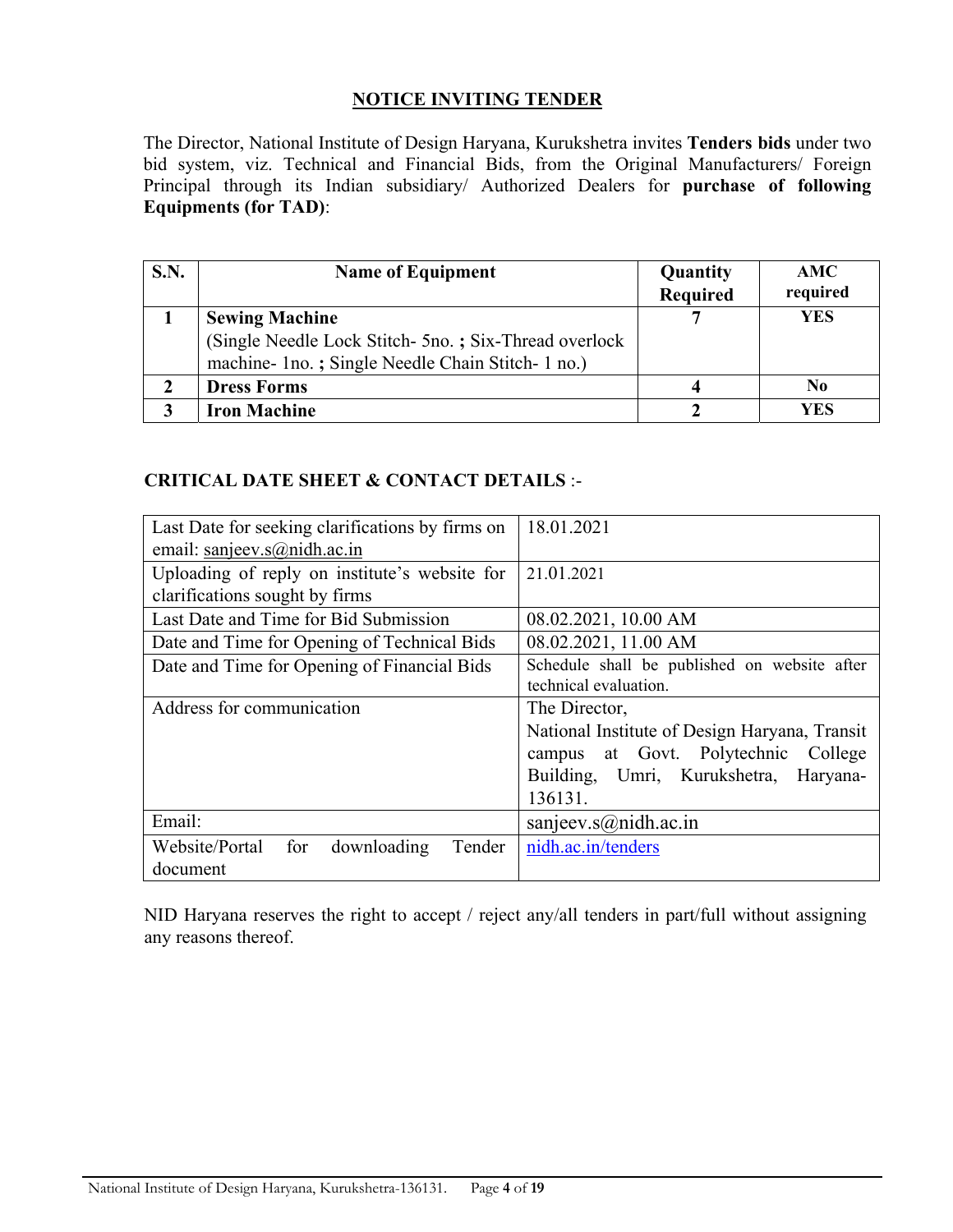#### **Annexure-I**

## **INSTRUCTIONS FOR BID SUBMISSION**

- 1. The tender document may be downloaded from the web site nidh.ac.in/tenders . The tenderers/bidders are requested to visit the website nidh.ac.in/tenders regularly for any changes/modifications in the tender.
- 2. The bids will be accepted under Two Bid System.
- 3. (a) The bids shall be submitted in a sealed envelope with clear inscription as "**Purchase of Equipment:**…………………………, BID REFERENCE NO.……………" on top of it before due date and time to the institute address: .

(b) The Proposal shall be in two parts i.e. Cover-A and Cover-B. "Cover-A" shall contain the Technical Bid, Compliance Sheet, Certificate & Declaration along with supporting documents and "Cover-B" shall contain the Price Bid.

(c) Technical and Price Bid shall be submitted separately in sealed covers with clear inscription as "TECHNICAL/Price Bid for equipment:………………….; BID REFERENCE NO. ………………………………" on top of respective covers and both the sealed envelopes shall be sealed in a third envelop with required inscription on it as mentioned in Clause (a) above for each equipment.

- 4. The Tenderers/ bidders are also required to submit the copies of the following documents while submitting bids, without which the bids shall not be evaluated and shall be treated as nonresponsive:-
- 5.
- $(i)$  In the Technical Bid Envelope in Cover-A (sealed) :
	- a. Copy of Principal firm/ Manufacturer's Registration Certificate/ Trade Licence.
	- b. Copy of GST Registration No.
	- c. Copy of GST Returns and Annual Turn over of minimum Rs 15.00 lakh yearly in last 3 years, audited/signed by C.A.
	- d. Copy of PAN No. issued by Income Tax Dept.
	- e. Copy of Certificate of authorisation issued to Authorised Dealer by Principal firm/ Manufacturer.
	- f. Copy of Pass Book/ Cancelled Cheque for Bank Detail.
	- g. Copy of the ISO/ DIN/CE for Quality Assurance.
	- h. **Technical bid** as per Annexure-IV.
	- i. **Compliance Statement** as per Annexure-V.
	- j. **Certificate & Declaration** as per Annexure-VI.
	- k. **Technical Specification/ Booklet** of the Equipment Model quoted in the tender.
	- l. Copy of supply orders with details of the major clients Educational Institutes/ Universities/ Government Departments/ Autonomous bodies/ Research Organisations, to whom the said equipment or similar has been supplied during the last Three years.
	- m. Copy of work orders received towards experience in providing AMC of the equipments.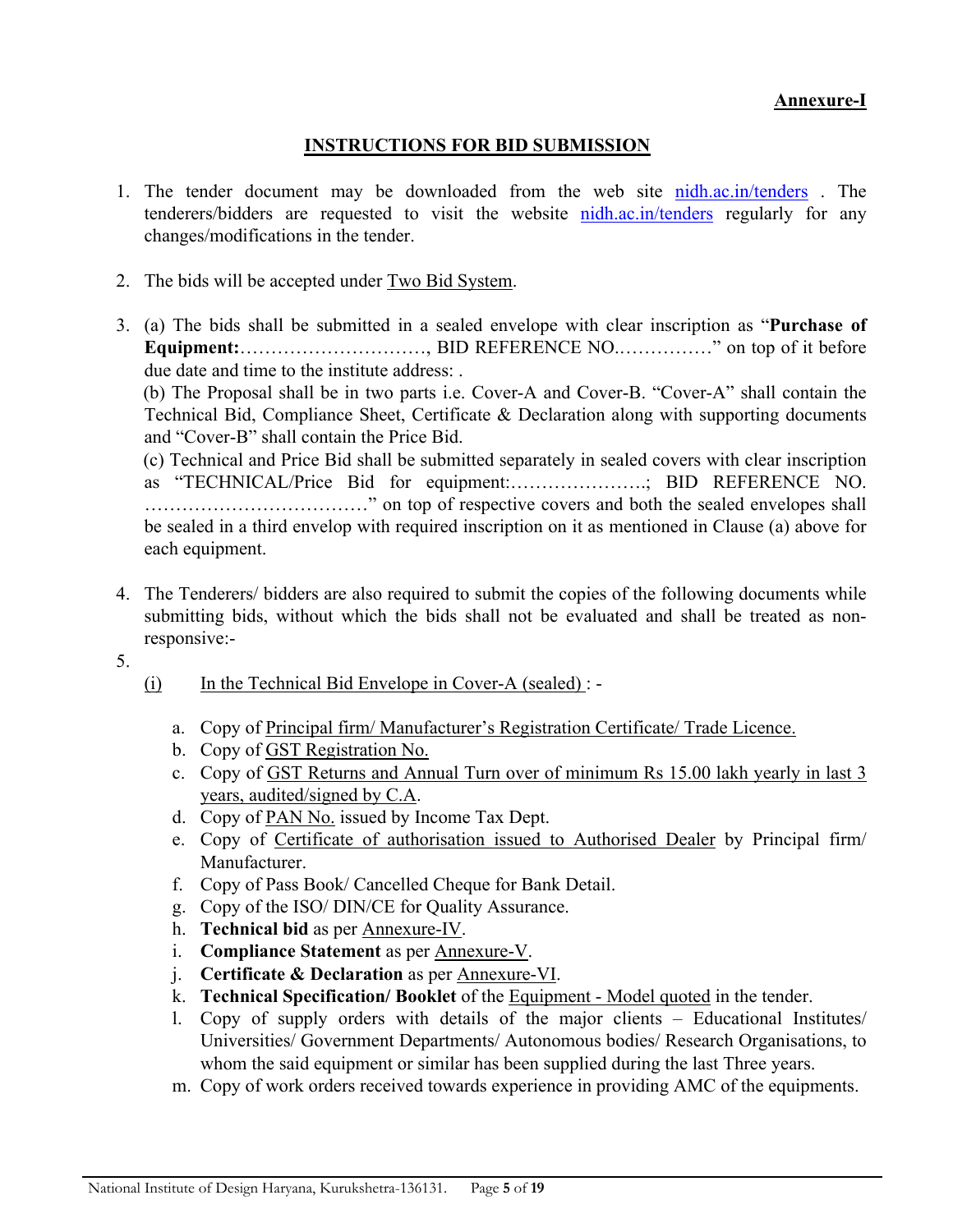- $(ii)$  In the Price Bid Envelope in Cover-B (sealed) :
	- n. **Price bid** as per Annexure-VII. Both, Part 1 of 2 **and** Part 2 of 2 of Annexure- VII, duly filled, should be placed in the Price Bid envelope.
- 6. Copies of all the documents, that are required to be submitted, should be duly signed with seal by the Authorised Signatory. Overwriting & correction(s) should be attested properly. Incomplete bids without seal & sign of the Authorised Signatory will not be considered.
- 7. The Rates in Price Bid are to be quoted in Indian currency (In Rupees) only.
- 8. The Price of the equipment **F.O.R.** at **NID Haryana, NH 44, Umri, Kurukshetra-136131'** is to be quoted in the 'Price Bid'.
- 9. The validity of tender bids shall be **90 days** from the date of opening tender bids.
- 10. The bids received up to due date and time will be opened only.
- 11. The date of Price Bid opening of technically qualified firms shall be communicated on the institute's website, if not specified in the tender document.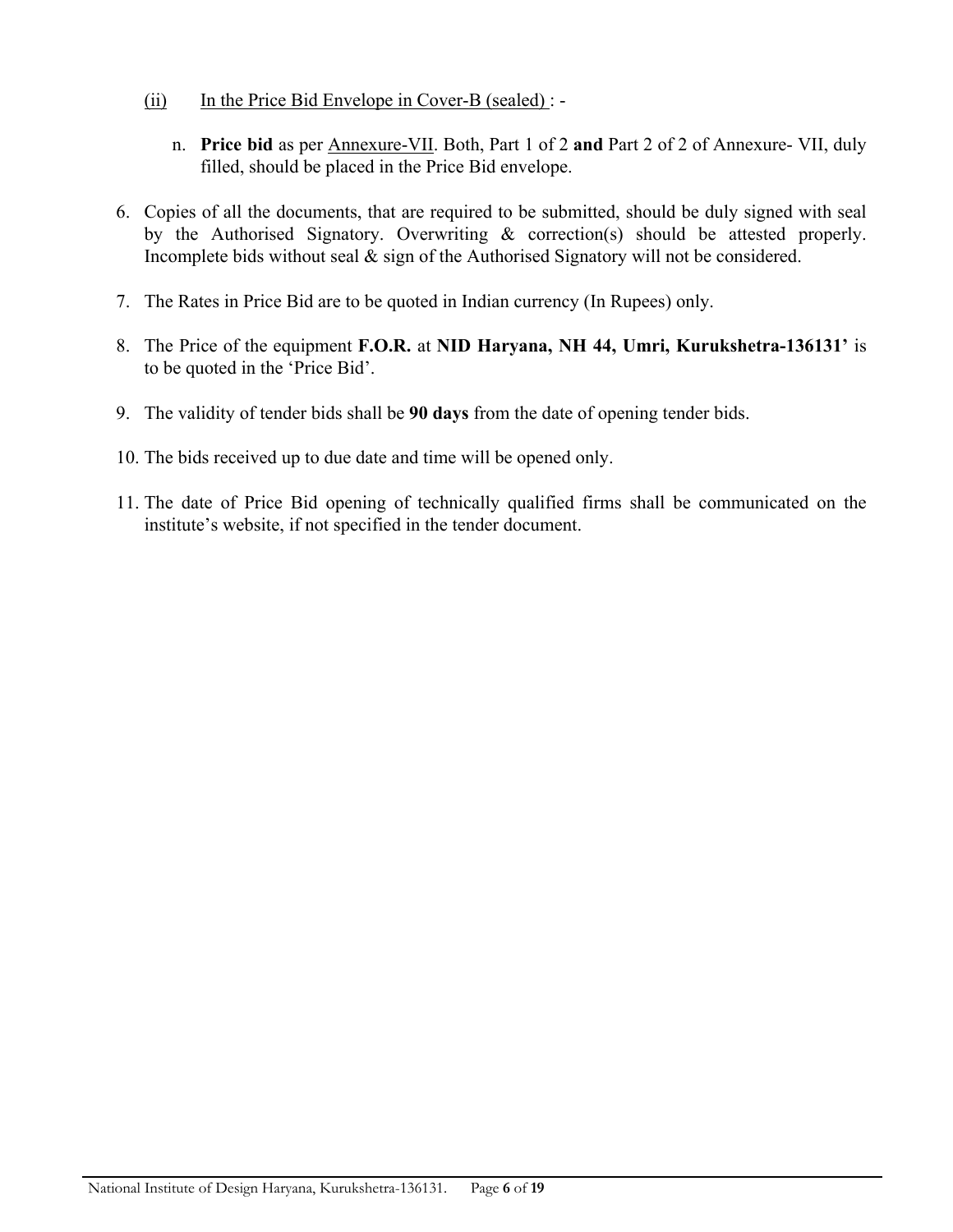#### **TERMS & CONDITIONS**

#### **Eligibility Criteria:-**

- **A.** Bidders need to submit bids separately for each equipment.
- **B.** Only one Product/Model no. for each equipment should be quoted. The Tenderer/ Firm quoting more than one Product/Model no./Specification is liable to be rejected.
- **C.** The tenderer must quote only one offer for each item. If more than one offer is quoted against one item/ equipment, then the tender bid will be summarily rejected. No optional/alternative offer will be considered.
- **D.** All the documents sought with the technical and Price Bid mentioned in the **Annexure-I** should be submitted by the tenderer else the bid(s) submitted will liable to be rejected.
- **E.** The firm should have Annual Turnover of minimum Rs 8.00 lakh yearly in last 3 years, audited/signed by C.A.
- **F.** The firm should have experience towards supply of similar equipments. Copy of supply orders with details of the major clients of Govt. Educational Institutes/ Universities/ Government Departments/ Autonomous bodies/ Research Organizations should be provided, to whom the said equipment or similar has been supplied during the last Three years.
- **G.** Copy of work orders received towards experience in providing AMC of the equipments.
- **H.** In case of Authorized Dealer participating in the tender process, it is to make ensure that the dealer authorized by the manufacturer directly, will be allowed to fill/submit the tender bid only. No sub-authorization will be allowed by that dealer. If any case of sub-authorization arises in the tender process, then that tender bid will be out-rightly rejected.
- **I.** If the tenderer is an Authorized Dealer; then the Authorization certificate issued by Principal Manufacturer/ O.E.M. must be enclosed.
- **J.** All prices/ Rates should be quoted on the price bid itself. Any item/ price not mentioned in the price bid will not be considered for financial/ price calculation. Any element of cost, tax, duties, levies, insurance, transport etc. not specifically indicated in the bid, shall not be paid by the purchaser. The Price bid: Part 1 of 2 and Part 2 of 2, complete in all respect, shall only be accepted else may be rejected.
- **K.** All the documents required should be duly signed with seal by the authorised signatory.
- **L.** Overwriting & correction(s) should be attested properly. Incomplete & unsigned bids will not be considered.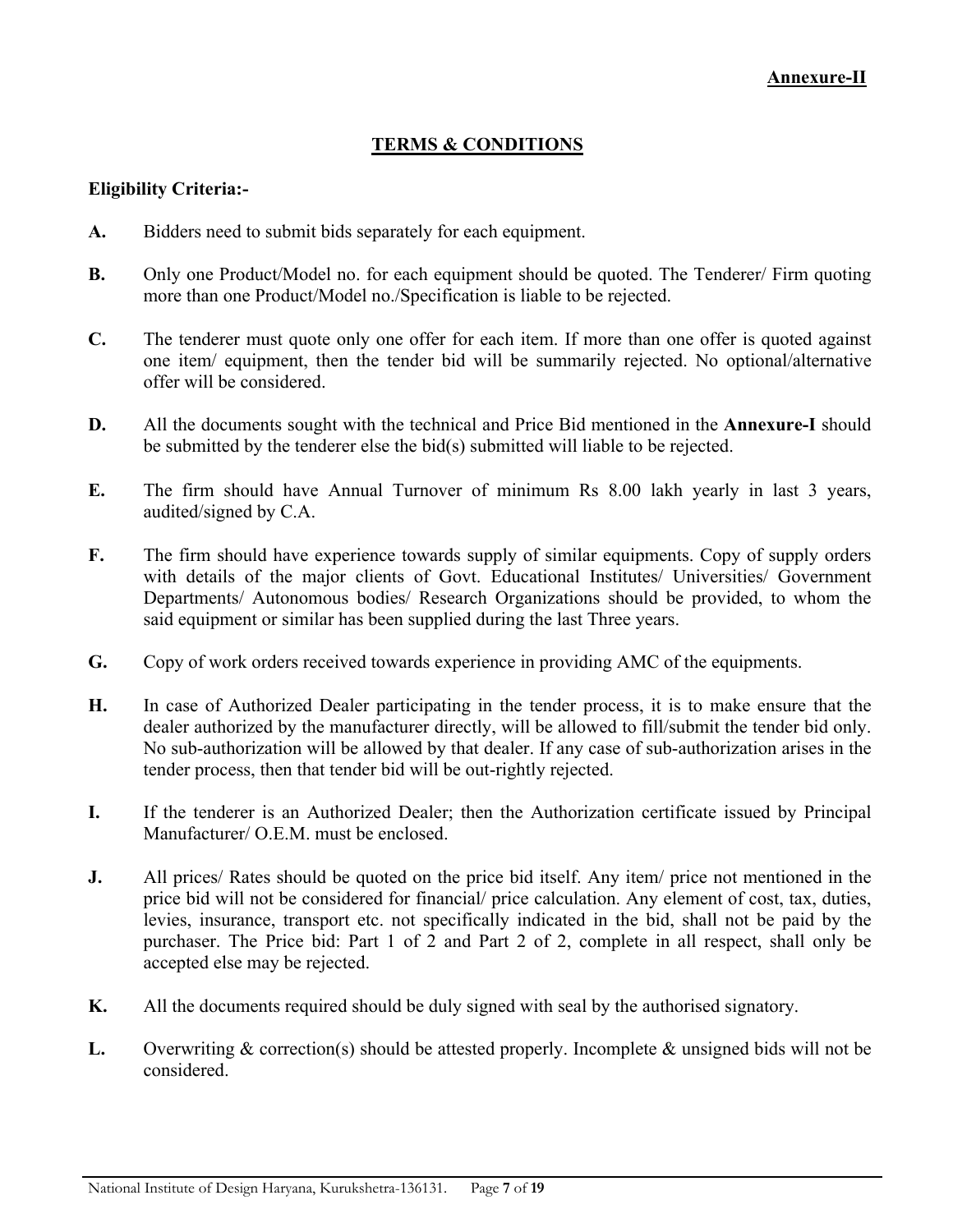#### **Scope of Work:-**

- **M. Supply, Installation & Commissioning**: The Supply order shall be placed to the successful bidder (L1) for delivery of equipment in the specified period. The equipment will be delivered by the supplier, installed and commissioned successfully vis -a -vis, the working- demonstration, Training (refer table at **page no. 4** of the tender document) of the equipment will be arranged by the supplier at the time of installation and commissioning. The installation shall be done as per manufacturer's standards/specification and shall be completely executed by the successful bidder (L1) without any extra cost at the institute end.
- **N. Training:** The firm should provide proper training of the equipment to the satisfaction of the institute's users.
- **O. Scope of Annual Maintenance Contract (AMC):** The table at **page no. 4** of the tender document may be referred for AMC required for any equipment or not. The AMC rates for any equipment may be quoted separately for the next three years on yearly basis as per Part 2 of Price bid which shall be valid after the warranty period on below mentioned terms and conditions:
	- i. The AMC shall be **comprehensive** in nature. No extra amount shall be paid for any parts' replacement.
	- ii. There shall be at least **2 no. of scheduled visits** towards **preventive maintenance** in a year (once in 6 months and with a gap of atleast 6 months in between two scheduled visits). The service engineer should adhere to the schedule.
	- iii. There shall be the **provision for at least 2 no. of breakdown visits on call/ reporting basis** by the institute in case of break down of equipment, if any in a year. The breakdown visit shall be done immediately on reporting.
	- iv. Proper service of machine including replacement of any parts, if required, shall be done the service engineer at the time of scheduled visit/ break down visit.
	- v. The service engineer shall deploy only O.E.M. make parts against replacement of the damaged parts/ non-working parts. If on any visit by service engineer, any replacement of parts are required then the same shall be done preferably on the same day but not later than 7 days.
	- vi. There shall be a warranty period window of 15 days after any scheduled visit/ breakdown visit. If the equipment becomes out of order/ malfunctions within 15 days of scheduled visit / break down visit made then the equipment shall be attended by the service engineer immediately without any extra cost and such immediate visit shall neither be termed/ considered as breakdown visit nor scheduled visit.
	- vii. The service engineer shall submit its report of every scheduled/ breakdown visit/ visit duly signed by him and by the concerned Discipline Co-ordinator/ Faculty/ Workshop Incharge.
	- viii. The payment for AMC shall be done on 6 monthly basis after successful completion of 6 months of AMC and subject to production of invoice accompanied with the copies of scheduled/ break down visits made and fulfillment of terms under scope of AMC.
	- ix. There shall be liquidated damage at the rate of 0.5 percent per week subject to maximum of 10 percent of the Total AMC amount of the year, from the  $8<sup>th</sup>$  day if the equipment is not attended by the service engineer with in 7 days of call/ reporting for breakdown visit as well as scheduled visit in writing unless any valid/ genuine ground is there for consideration.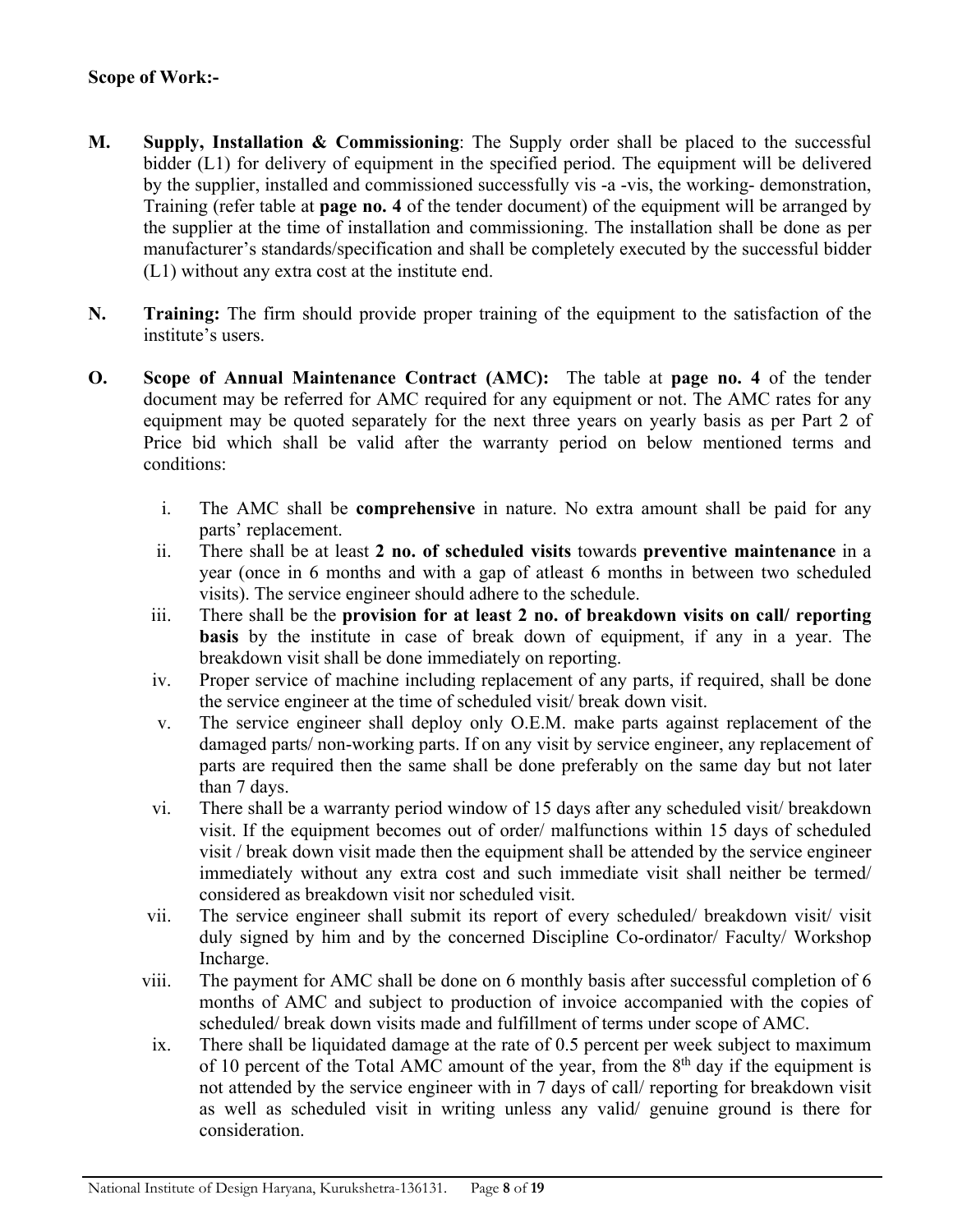- **P. Warranty**: The warranty will be **atleast 2 years** from the date of successful installation of equipment at the final destination i.e. NID Haryana, Kurukshetra **OR** As specified in the technical specification of the concerned equipment as per **Annexure-III**, *whichever is higher.*
- **Q. Compliance Statement:** While preparing compliance statement for any item/equipment, the tenderer should write the purchaser's specifications i.e. *NIDH, Kurukshetra's- tender specifications* and then, should give/write its own specification against each specification-item for compliance.
- **R. Successful Bidder(L1):** The bidder will be declared successful (L1) for purchase of any equipment on the basis of- firstly, technically found suitable as per the specification and the documents required in the tender document and then secondly, the lowest price offerer by considering the total of both- Part 1(price of equipment) and Part 2(price towards AMC for 3 years after warranty) of Price Bid among the technically suitable bidders. If the AMC is not required for any equipment (refer table at **page no. 4** of the tender document) then the financial comparison of technically suitable bidders shall be done only as per Part 1(price of equipment) in the Price bid.
- **S. Performance Security:** The bidder/firm declared successful will have to deposit the Performance Security  $\omega$  3% of the total Price of equipment in the form of DD/FDR/BG in the name of **National Institute of Design, Kurukshetra**. After receipt of performance security, the supply order will be issued to the firm. The performance security will be released after successful completion of the warranty period.
- **T. Delivery Period:** The delivery period for the item/ equipment shall be 45 days from the date of supply order. Generally, no further extension for supply shall be granted. However, if any delay in supply may occur due to some unavoidable reasons, then the same shall be intimated by the supplier at least one week before the date of expiry of delivery period for extension.
- **U. Payment:** The payment will be made to the supplier/ successful bidder (approx. in 30 days) from the date of successful installation/ commissioning/ working- demonstration of the equipment at NID Haryana, Kurukshetra subject to production of proper invoice and all essential enclosures.
- **V. Liquidated Damage:** If the supplier fails to deliver any or all of the goods/equipment or perform the services within the time period(s) specified in the contract, the purchaser shall, without prejudice to its other remedies under the contract, deduct from the contract price, as **liquidated damage**, a sum equivalent to 0.5% (half percent) of the delivered price of the delayed goods or unperformed services for each week of delay or part thereof until actual delivery of performance, up to a maximum deduction of 10% (ten percent) of the delayed goods' or services' contract price, Once the maximum is reached, the Purchaser may consider termination of the contract, if the same have not been terminated already. Further, during the above mentioned delayed period of supply and/or performance, the supplier notwithstanding any stipulation in the contract for increase in price for any ground, shall not be entitled to any increase in price and cost, whatsoever, which take place during the period of delay. But, nevertheless, the purchaser shall be entitled to the benefit any decrease in price and cost on any ground during that period of delay.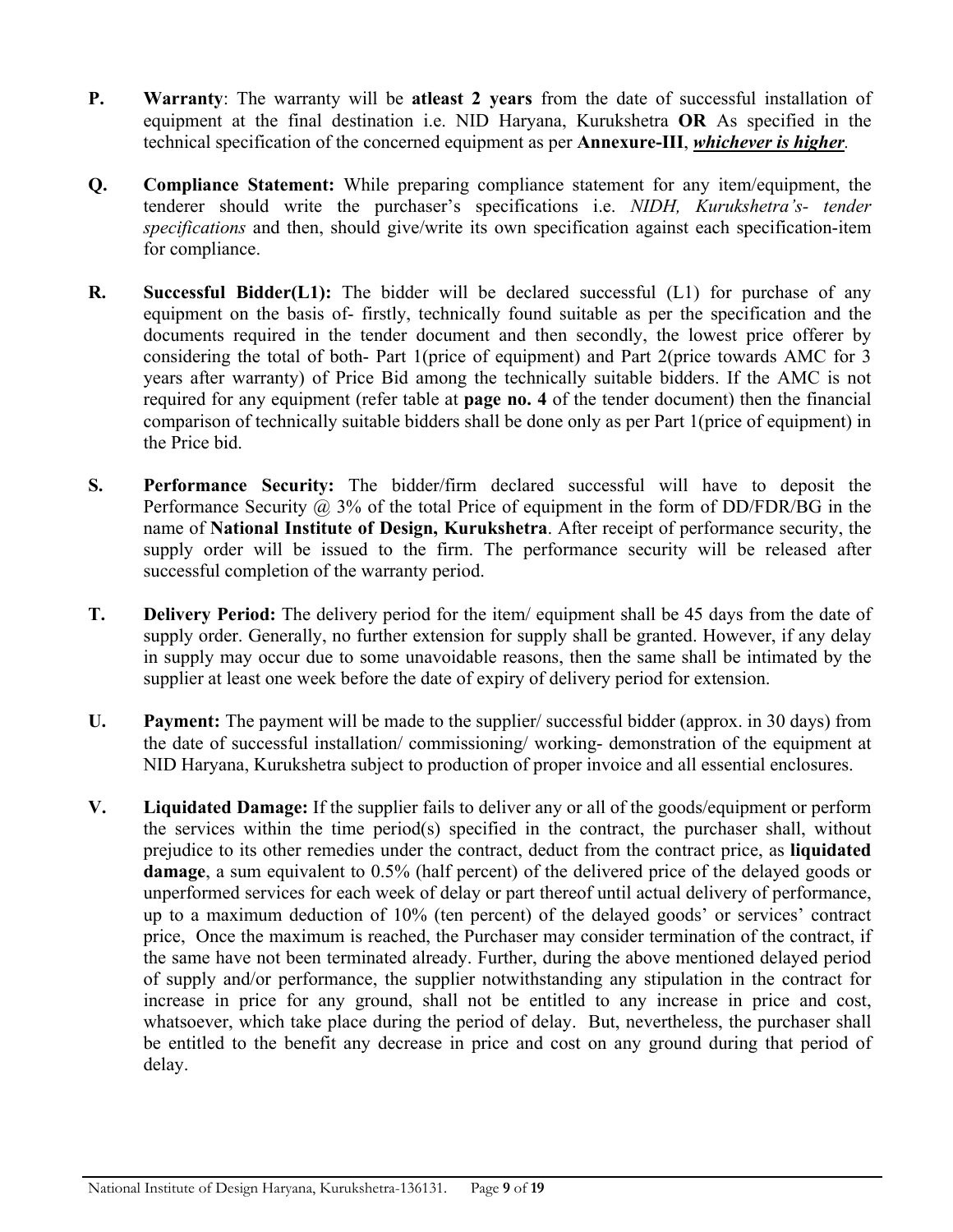**W. Dispute Resolution & Arbitration:** Any dispute and or difference arising out of or relating to this contract will be resolved through joint discussion of the authorities' representatives of the concerned parties. However, if the disputes are not resolved by joint discussions, then the matter will be referred for adjudication to a sole Arbitrator appointed by the Director, NID Haryana, at Kurukshetra.

The award of the sole Arbitrator shall be final and binding on all the parties. The arbitration proceedings shall be governed by Indian Arbitration and Conciliation Act 1996 as amended from time to time. The cost of Arbitration shall be borne by the respective parties in equal proportions. Arbitration proceedings will be held at Kurukshetra only.

**X.** The Director, NIDH, Kurukshetra reserves the right to cancel the tender process at any stage of procurement.

> **Director, NID Haryana**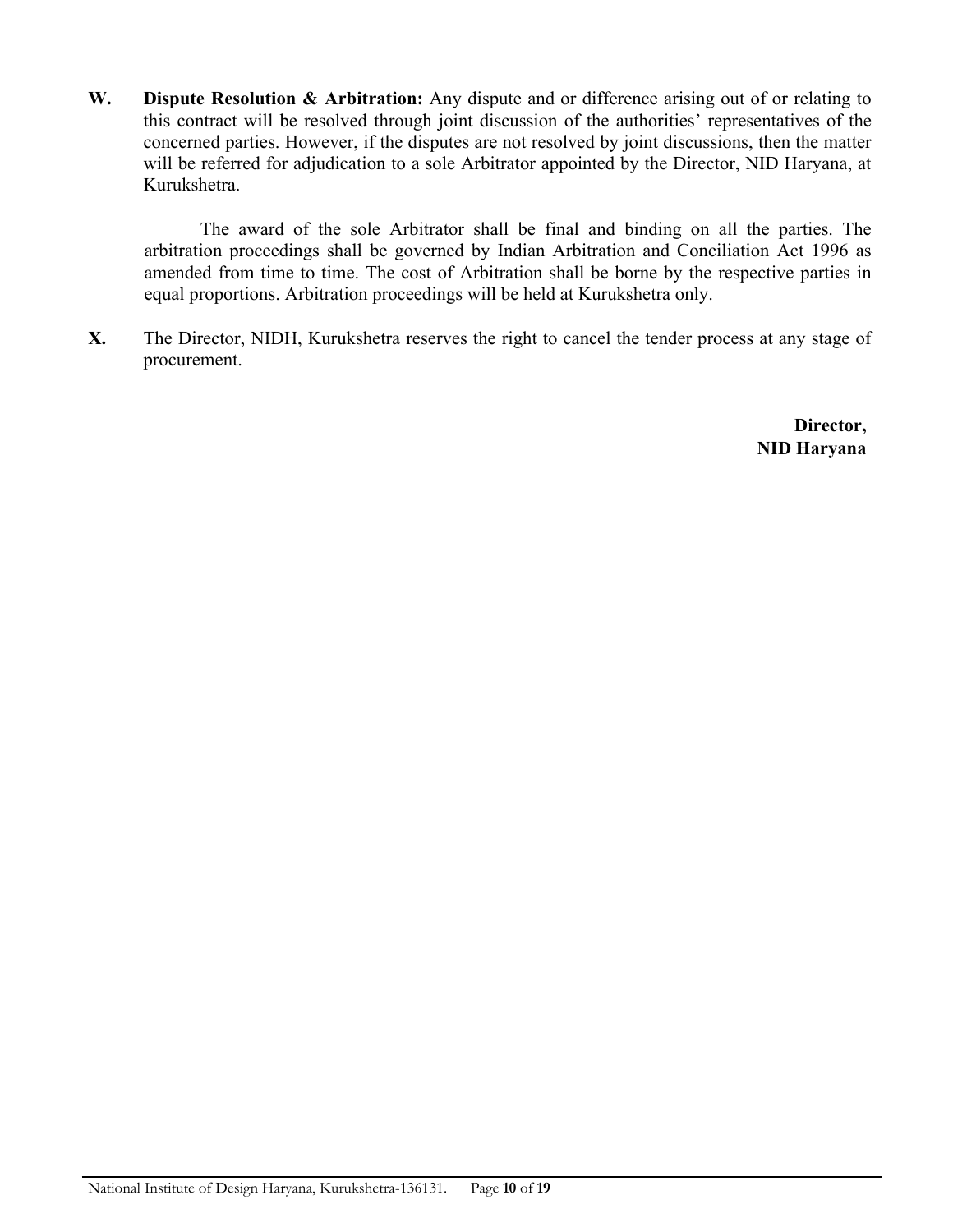#### **TECHNICAL SPECIFICATION OF EQUIPMENTs**

**Note:** Image shown with the equipment's specification is indicative only.

#### **1) Sewing Machines :-**

| S.             | <b>Items</b>                        |                                             | Quantity     |
|----------------|-------------------------------------|---------------------------------------------|--------------|
| No.            |                                     |                                             |              |
| <u>A.</u>      | <b>SNLS</b><br>(Single              | Needle Lock   JUKI (DDL8700/DDL-8100eB/JIN- | 05           |
|                | Stitch)                             | DD or higher end updated model)             |              |
|                |                                     | or equivalent of another reputed brand      |              |
| <u>B.</u>      | Six-Thread overlock machine         | JUKI (MO6943R-1D6-307 / MO-                 | $\mathbf{0}$ |
|                |                                     | 6843S-1D6-40H/JIN-DD or<br>higher           |              |
|                |                                     | end updated model)                          |              |
|                |                                     | or equivalent of another reputed brand      |              |
| $\mathbf{C}$ . | (Single Needle Chain<br><b>SNCS</b> | JUKI (Differential feed MH381U              | 01           |
|                | Stitch)                             | MH- 481U/JIN-DD or higher end               |              |
|                |                                     | update model)                               |              |
|                |                                     | or equivalent of another reputed brand      |              |

#### **A. SNLS (Single Needle Lock Stitch):**

Single Needle Locks Stitch Machine with complete table set and other standard accessories

- a. Lock stitch, servo motor/ Direct drive
- b. Rpm 55500/6000,
- c. Feed dog 4-3 row
- d. Automatic-lubricating full-rotary hook
- e. Application Medium-weight Light-weight Heavy weight
- f. Sewing speed: 5400- 5,500sti/min
- g. Stich length: 5mm max
- h. Needle bar stroke 30-30.7 35mm
- i. Lift of the presser foot: By hand: 5.5mm By knee: 13mm
- j. Needle (at the time of delivery)  $DBx1(\text{\#}14) \text{\#}9\text{-}418134$  (Nm90)  $DAx1(\text{\#}9)$ #9~#11 134 (Nm65) DBx1 (#21) #19~#23 134 (Nm 130)
- k. Weight of the machine head 25-30 Kg
- **l. Make/Model: JUKI or equivalent of another reputed brand.**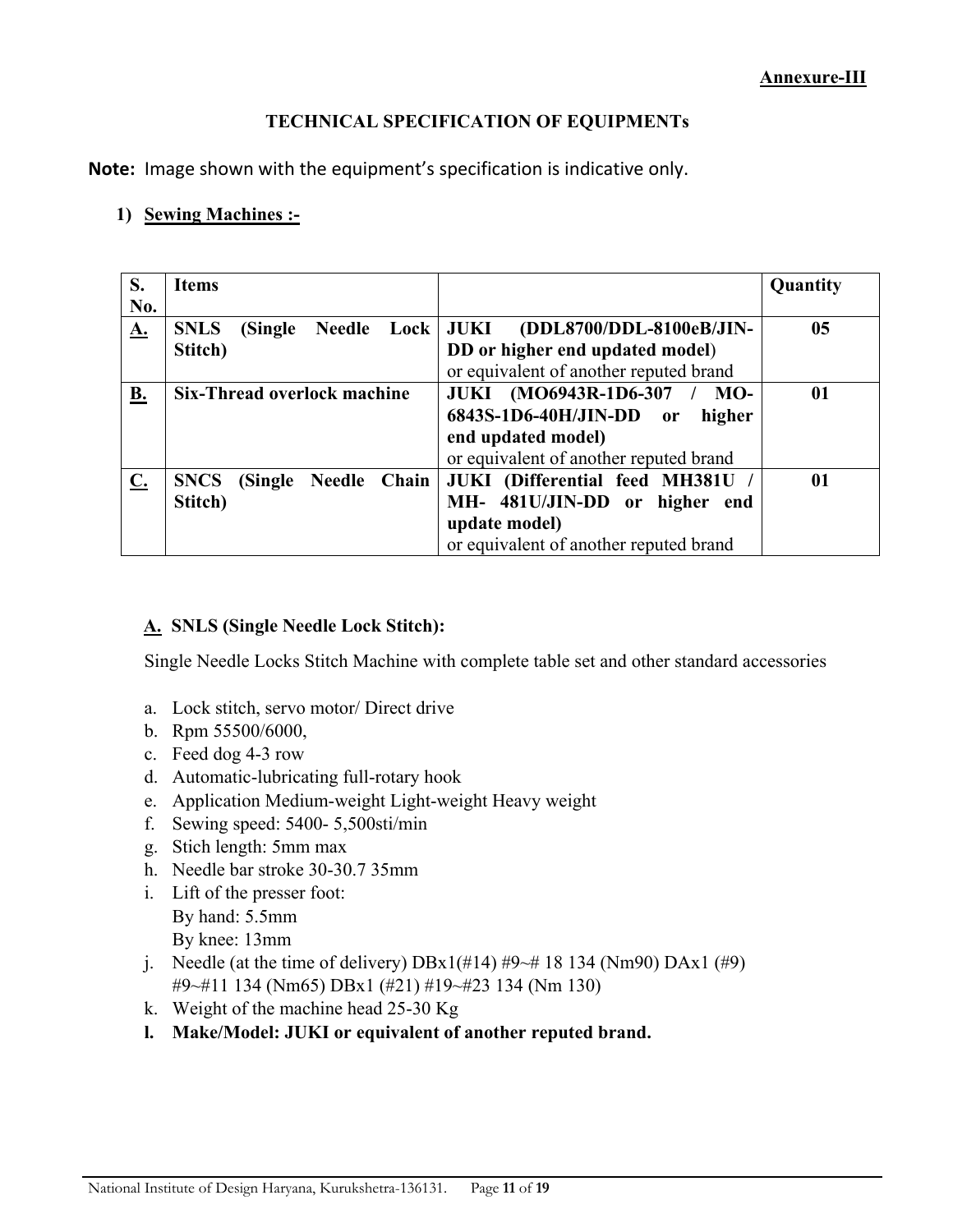#### **B. Six-Thread overlock machine:**

Six-Thread overlock Machine with complete table set and other standard accessories

- a. Servo motor/Direct drive
- b. 3 needle overlocking
- c. Sewing speed- 6500-7000 sit/min
- d. Stitch length- .6-3.8 mm
- e. Needles gauze- 2.0
- f. Needle- DC x 27
- g. Feed dog: Variable
- h. Differential Feed ratio: Gathering- 1:2 to 1:4 max Stretching- 1: 0.7 to 1:0.6
- i. Weight of the machine head 26-32 Kg
- j. **Make/Model: JUKI or equivalent of another reputed brand.**

#### **C. SNCS (Single Needle Chain Stitch):**

 SNCS (Single Needles Chain Stitch) machine with complete table set and other standard accessories

- a. Servo motor/Direct drive
- b. Speed- 5500 sti/ min Max
- c. Stitch length- 1-4 mm (Main feed: 1~4mm) Differential feed: 1~5.6 mm
- d. Press Foot: By Kee
- e. Needle- TVx7 (#11)#9~#
- f. Gauze- 3/4, 1, 1-1/8, 1-1/4, 1-1/2, 1/4-1/2-1/4
- g. No. of stitch per inch-7-17.
- h. Weight of the machine head 26-32 Kg
- **i. Make/ Model: JUKI or equivalent of another reputed brand.**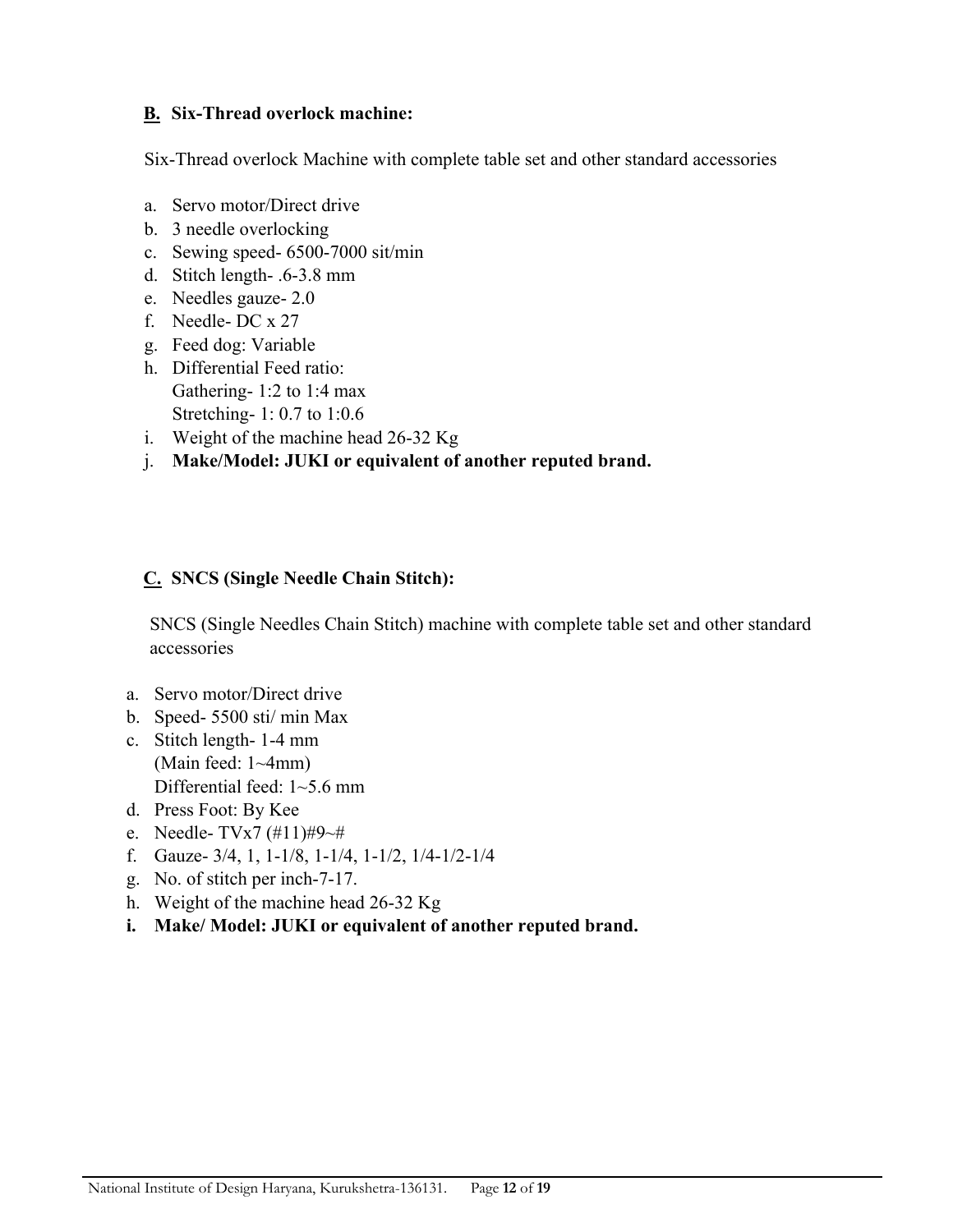# **2) Dress Forms :-**

| S. No. | ltems                                             | Unit | `Hv |
|--------|---------------------------------------------------|------|-----|
|        | Female Dress Forms With Legs & sleeves of size-8  | Each |     |
|        | Female Dress forms With Legs & sleeves of size-10 | Each |     |

i) Size: 8/10

- ii) Handmade Dress Form in desired sizes in Female customizing using suitable materials for easy pinning for draping.
- iii) Sides hand stitched, covered with special thick off-white cotton flex fabric of heavy counts on hard surface of body to protect the body from breaking even if dropped.
- iv) Paddle type height adjustable mechanism stand with under structure made of heavy-duty metal having heavy duty wheels in full-dress forms. It has optional manual slide lock for height adjustment and nail used are rust proof on neck & waist band.
- v) Shoulder compress mechanism shall be provided.

#### **Important Note:**

- 1. The above Dress Forms and Mannequins needs to be delivered to the respective departments at NID Haryana.
- 2. Color of Dress Forms/Mannequins will be decided by NID-H. Agency must supply Dress Forms/Mannequins of only approved color given by NID-H
- **3. Make: Figurettes inc or equivalent of other reputed brands.**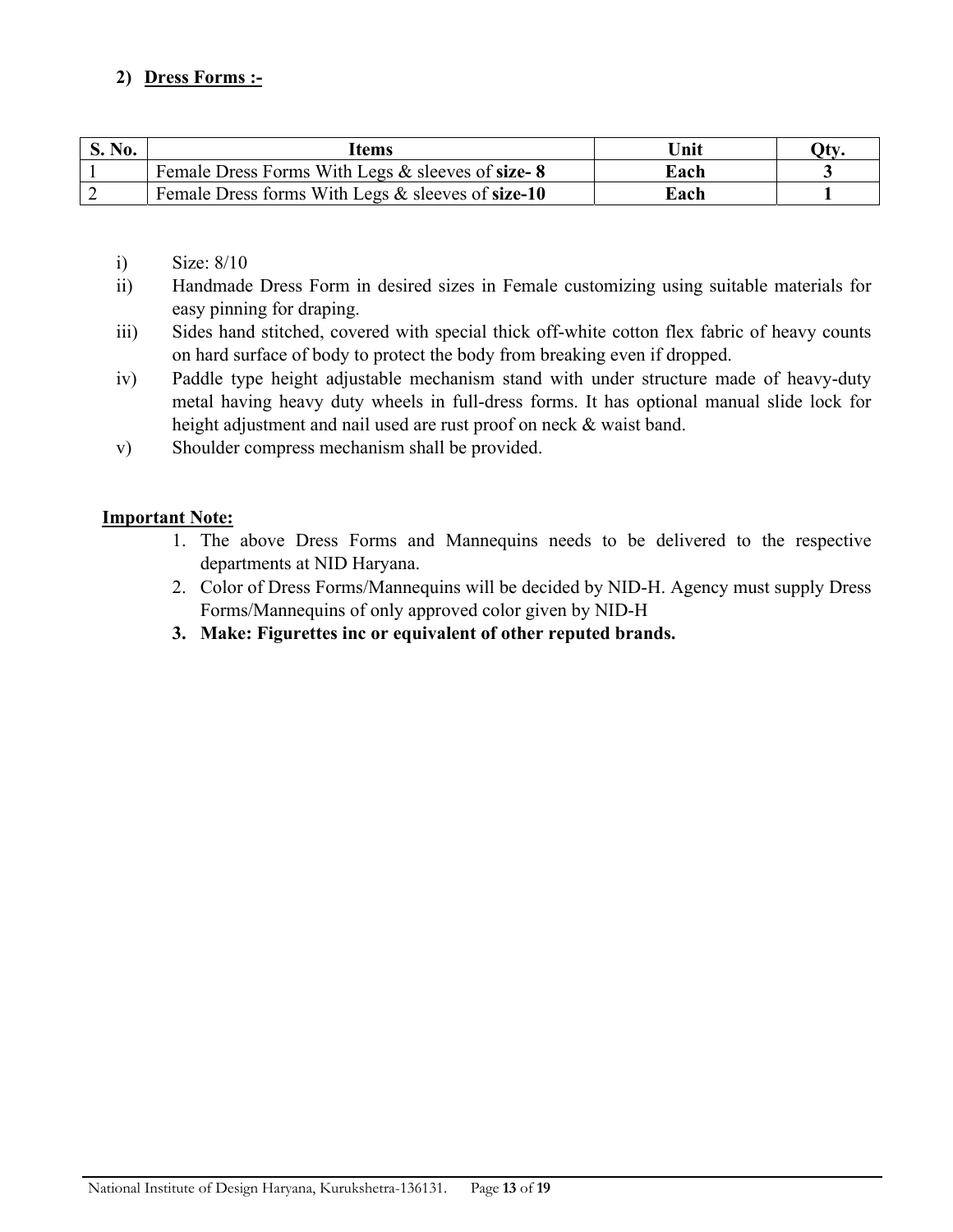#### **3) Iron Machine :-**

| S. No. | $\blacksquare$ Item |                                        | <b>Quantity</b><br><i>in</i><br>Nos. |
|--------|---------------------|----------------------------------------|--------------------------------------|
|        | Iron Machine        | RAMSON-VIENT                           | 02                                   |
|        |                     | (RV 4425-80 or higher update model) or |                                      |
|        |                     | equivalent of other reputed brand      |                                      |

- a. Vacuum Ironing Machine / Tables in build boiler/ bucks 7 Double suction motor with complete table set and other standard accessories made of powder coated CRC sheet and MS tubular section.
- b. Working Size: 1300x800mm minimum and Height 800mm Max.
- c. Suction Motor: 0.75 HP minimum
- d. Weight of completed set: 78-85 Kg.
- **e.** Make/Model: **RAMSON-VIENT (RV 4425-80 or higher end updated model) or equivalent of other reputed brand**
- f. Photo: Indicative

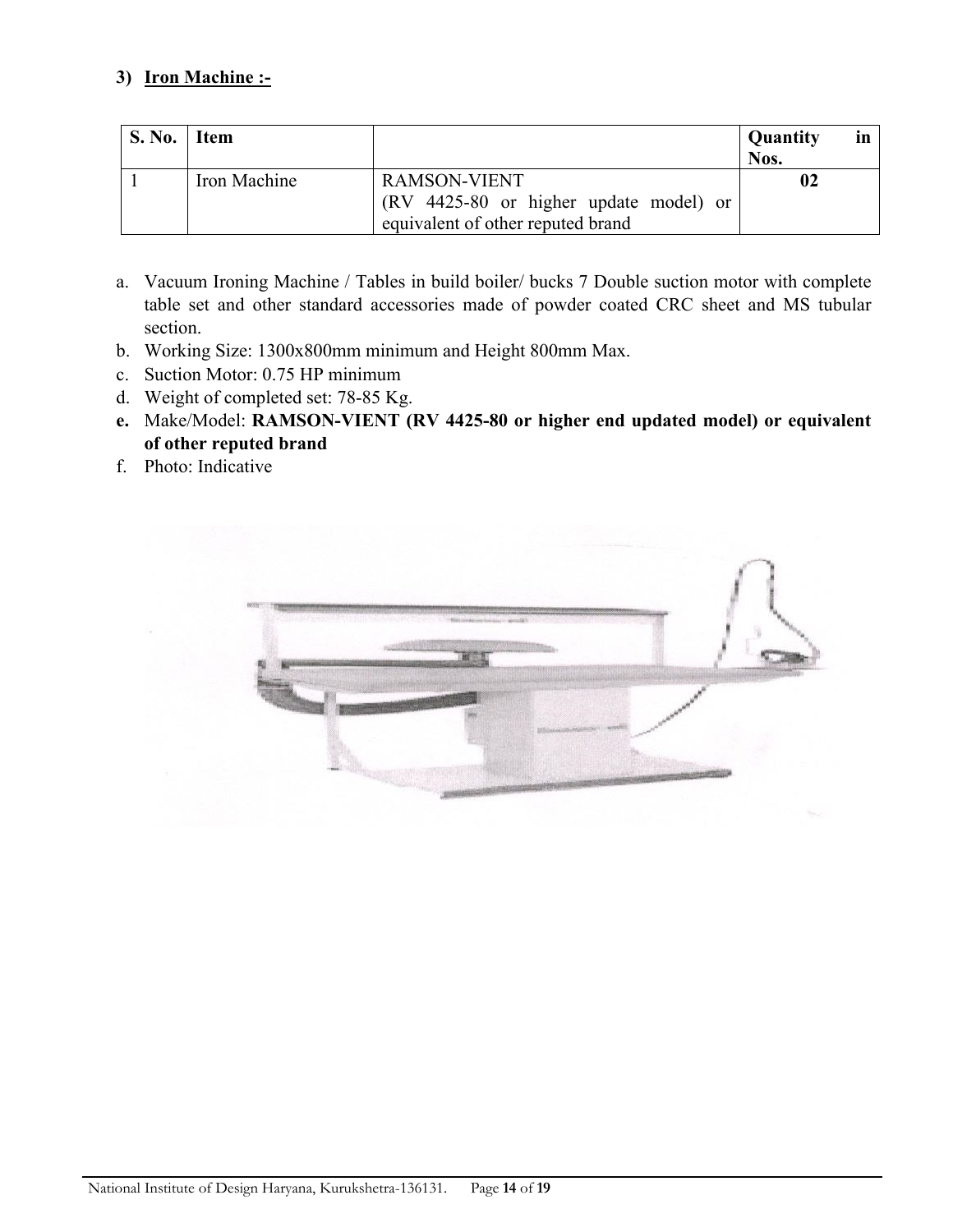## **'TECHNICAL BID'**

**(Purchase of equipments for TAD)** 

Name of Equipment : ...................................................................

| 1.               | Name of Tendering Firm/ Company with Registration No. & Date<br>issued by appropriate authorities (Please enclose copy of<br>certificate of registration) |               |              |        |  |  |  |
|------------------|-----------------------------------------------------------------------------------------------------------------------------------------------------------|---------------|--------------|--------|--|--|--|
|                  |                                                                                                                                                           |               |              |        |  |  |  |
| 2.               | Do you possess trade licence issued by Competent authorities? If<br>so, please enclose a copy.                                                            |               |              |        |  |  |  |
| 3.               | Name of Proprietor / Director                                                                                                                             |               |              |        |  |  |  |
| $\overline{4}$ . | Furnish following particulars of the Registered Office                                                                                                    |               |              |        |  |  |  |
|                  | A. Complete Postal Address                                                                                                                                |               |              |        |  |  |  |
|                  | B. Mobile No.                                                                                                                                             |               |              |        |  |  |  |
|                  | C. Telephone No.                                                                                                                                          |               |              |        |  |  |  |
|                  | D. Fax. No.                                                                                                                                               |               |              |        |  |  |  |
|                  | E. E-Mail Address                                                                                                                                         |               |              |        |  |  |  |
| 5.               | PAN No. (Attach Attested Copy)                                                                                                                            |               |              |        |  |  |  |
| 6.               | <b>GST Registration No. (Attach Attested Copy)</b>                                                                                                        |               |              |        |  |  |  |
| 7.               | GST Returns and Annual Turn over of minimum Rs 10.00 lakh                                                                                                 |               |              |        |  |  |  |
|                  | yearly last 3 years, audited/signed by C.A (Attested copy by                                                                                              |               |              |        |  |  |  |
|                  | Charted Accountant to be enclosed)                                                                                                                        |               |              |        |  |  |  |
| 8.               | Bank Details of the firm-                                                                                                                                 |               |              |        |  |  |  |
|                  | A. Bank Name:                                                                                                                                             |               |              |        |  |  |  |
|                  | <b>B. Bank Branch Address:</b>                                                                                                                            |               |              |        |  |  |  |
|                  | C. Bank Account No.:<br>D. IFSC Code of the Bank Branch:                                                                                                  |               |              |        |  |  |  |
| 9.               | Give details of the major clients- Govt. Educational Institutes/Universities, Government Departments,                                                     |               |              |        |  |  |  |
|                  | Research Organizations, to whom the said equipment has been supplied during the last Three years. Also                                                    |               |              |        |  |  |  |
|                  | Attach copies of atleast 3 supply order received for similar equipments:                                                                                  |               |              |        |  |  |  |
|                  | S.<br>Name & address of the client with details -                                                                                                         | Name of the   | Supply Order | Amount |  |  |  |
|                  | N.<br>Name of the contact person, telephone no.,                                                                                                          | equipment and | Ref. No. &   |        |  |  |  |
|                  | Fax no., e-mail id                                                                                                                                        | quantity      | Date         |        |  |  |  |
|                  | $\mathbf{1}$                                                                                                                                              |               |              |        |  |  |  |
|                  | $\overline{2}$                                                                                                                                            |               |              |        |  |  |  |
|                  | 3                                                                                                                                                         |               |              |        |  |  |  |
|                  | (If the space provided is insufficient, please add rows)                                                                                                  |               |              |        |  |  |  |
| 10.              | Copy of work orders received towards experience in providing                                                                                              |               |              |        |  |  |  |
|                  | AMC of the similar equipments in last three years.                                                                                                        |               |              |        |  |  |  |
| 11.              | Are you an ISO/DIN/CE certified? If so, please attach a copy of                                                                                           |               |              |        |  |  |  |
|                  | each certificate.                                                                                                                                         |               |              |        |  |  |  |
| 12.              | Are you a Manufacturer or Authorized Dealer;                                                                                                              |               |              |        |  |  |  |
| 13.              | If Authorized Dealer, then enclose the Authorization certificate.<br>Name of the Manufacturer                                                             |               |              |        |  |  |  |
| 14.              | Warranty offered for the equipment (Refer tender document)                                                                                                |               |              |        |  |  |  |
| 15.              | Detailed Technical Specification/ Booklet of the equipment-                                                                                               |               |              |        |  |  |  |
|                  | Model Quoted to be enclosed by the Tenderer (please attach                                                                                                |               |              |        |  |  |  |
|                  | separate sheets for this purpose in continuation)                                                                                                         |               |              |        |  |  |  |

Date SIGN & SEAL OF TENDERER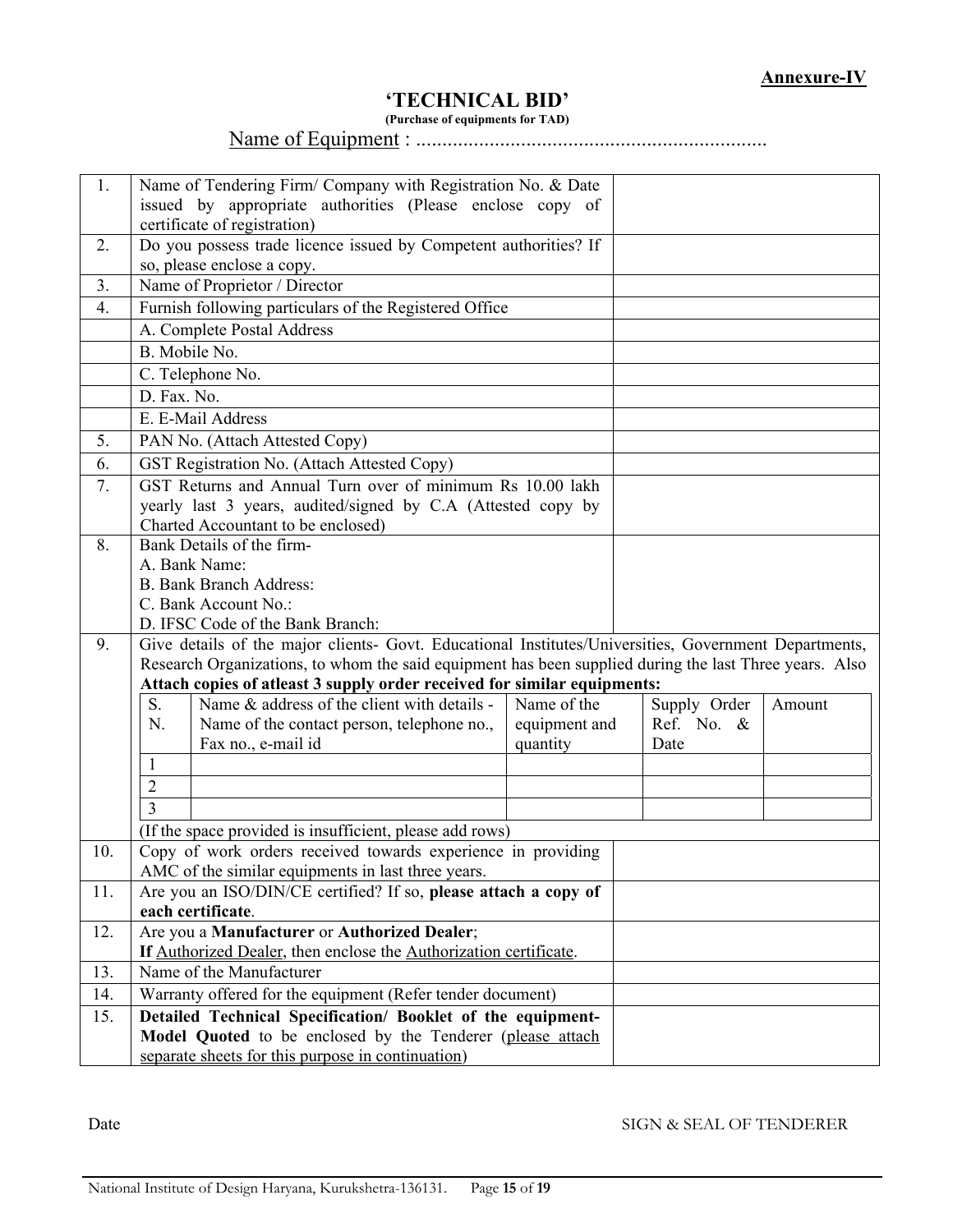# **COMPLIANCE STATEMENT**

**(Purchase of equipments for TAD)** 

## Name of Equipment : ...................................................................

| S.No. | Description                                                                       | Response |  |  |  |
|-------|-----------------------------------------------------------------------------------|----------|--|--|--|
|       | Whether Manufacturer or Authorized Dealer                                         |          |  |  |  |
| 2     | Name of Manufacturer                                                              |          |  |  |  |
| 3     | Name of Authorized Dealer                                                         |          |  |  |  |
| 4     | <b>Brand Name</b>                                                                 |          |  |  |  |
| 5.    | Product/Model No.                                                                 |          |  |  |  |
| NOTE: | Only one Product/Model no./Specification should be quoted for the equipment. The  |          |  |  |  |
|       | Tenderer/ Firm quoting more than one Product/Model no./Specification is liable to |          |  |  |  |
|       | be rejected/ignored.                                                              |          |  |  |  |

| S.<br>No. | PURCHASER's SPECIFICATION<br>AS GIVEN IN TENDER DOCUMENT | TENDERER's SPECIFICATION | $%$ OF<br><b>COMPLIANCE</b> | <b>REMARKS</b> |
|-----------|----------------------------------------------------------|--------------------------|-----------------------------|----------------|
|           | (POINT WISE)                                             | (POINT WISE)             |                             |                |
|           |                                                          |                          |                             |                |
|           |                                                          |                          |                             |                |
|           |                                                          |                          |                             |                |
|           |                                                          |                          |                             |                |
|           |                                                          |                          |                             |                |
|           |                                                          |                          |                             |                |
|           |                                                          |                          |                             |                |
|           |                                                          |                          |                             |                |
|           |                                                          |                          |                             |                |
|           |                                                          |                          |                             |                |
|           |                                                          |                          |                             |                |

#### **Note** : **A point wise compliance statement must be supplied with authorised signatory. The quoted model essentially comply all specification. The same will be verified during installation.**

DATE: SIGN & SEAL OF TENDERER

#### **Annexure-VI**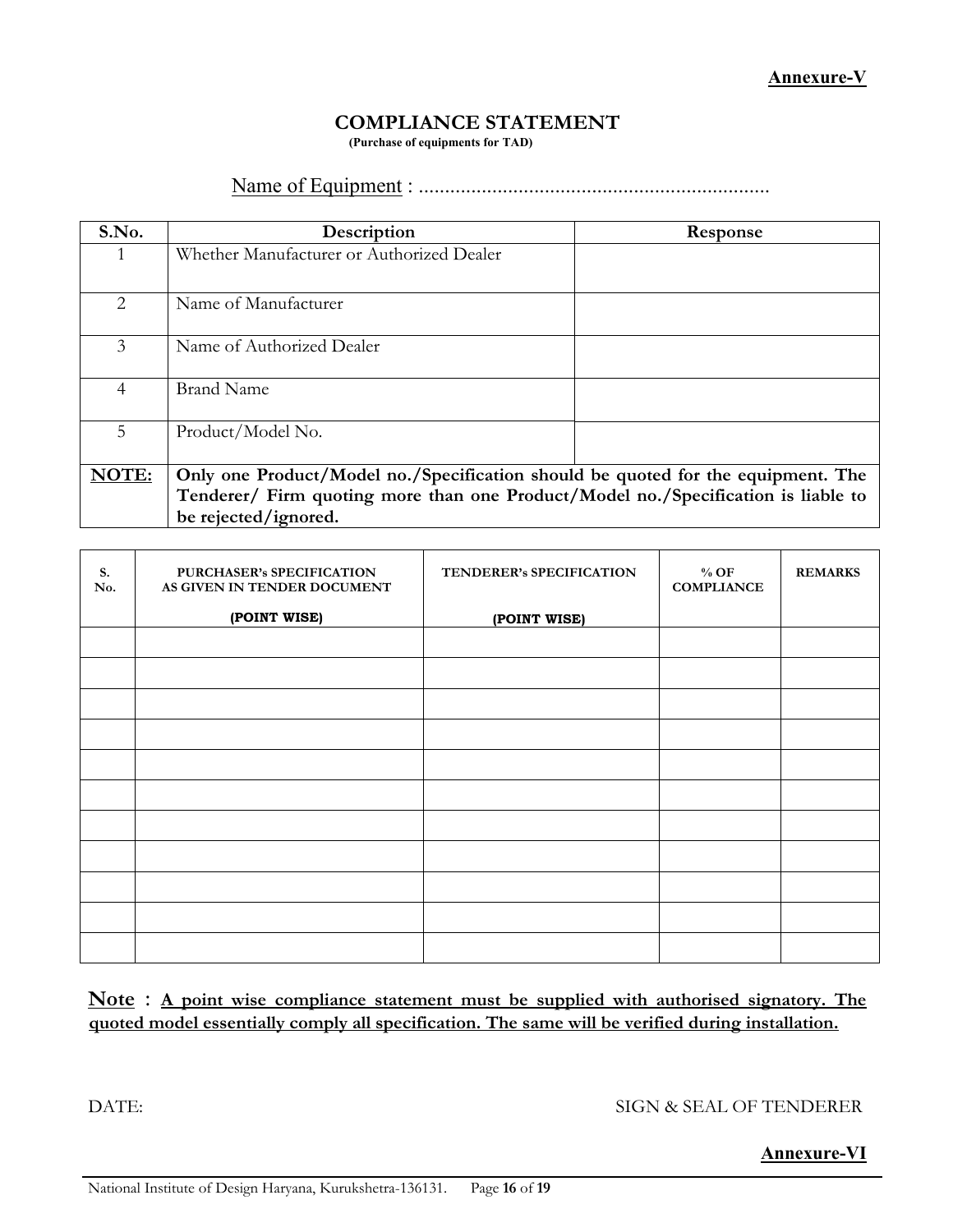#### **CERTIFICATE & DECLARATION**

**(Purchase of equipments for TAD)** 

#### Name of Equipment : ...................................................................

- a. It has been Certified that all information provided in tender form is true and correct to the best of my knowledge and belief. No forged / tampered document(s) are produced with tender form for gaining unlawful advantage. We understand that NIDH, Kurukshetra is authorized to make enquiry to establish the facts claimed and obtain confidential reports from clients.
- b. In case it is established that any information provided by us is false / misleading or in the circumstances where it is found that we have made any wrong claims, we are liable for forfeiture of EMD/ Performance Security and or any penal action and other damages including withdrawal of all work / supply order being executed by us. Further NIDH, Kurukshetra is also authorized to blacklist our firm/company/ agency and debar us in participating in any tender/bid in future.
- c. I / We assure the Institute that neither I / We nor any of my / our workers will do any act/s which are improper / illegal during the execution in case the tender is awarded to us.
- d. Neither I / We nor anybody on my / our behalf will indulge in any corrupt activities / practices in my / our dealing with the Institute.
- e. Our Firm/ Company/ Agency is not been blacklisted or banned by any Govt. Department, PSU, University, Autonomous Institute or Any other Govt. Organization.
- f. I/ we shall be abided by the Instructions and Terms & Conditions mentioned in the tender document.
- g. Bid Security/EMD Declaration: I /we accept that if I/we withdraw or modify the bids during period of validity, I/we will be suspended for a period as decided by the competent authority.

Date Signature of the Tenderer Section 2.1 and 2.1 and 2.1 and 2.1 and 2.1 and 2.1 and 2.1 and 2.1 and 2.1 and 2.1 and 2.1 and 2.1 and 2.1 and 2.1 and 2.1 and 2.1 and 2.1 and 2.1 and 2.1 and 2.1 and 2.1 and 2.1 and 2.1 and Place **No. 2. In the U.S. Contract of the U.S. Contract of the U.S. Contract of the U.S. Contract of the U.S. Contract of the U.S. Contract of the U.S. Contract of the U.S. Contract of the U.S. Contract of the U.S. Contrac**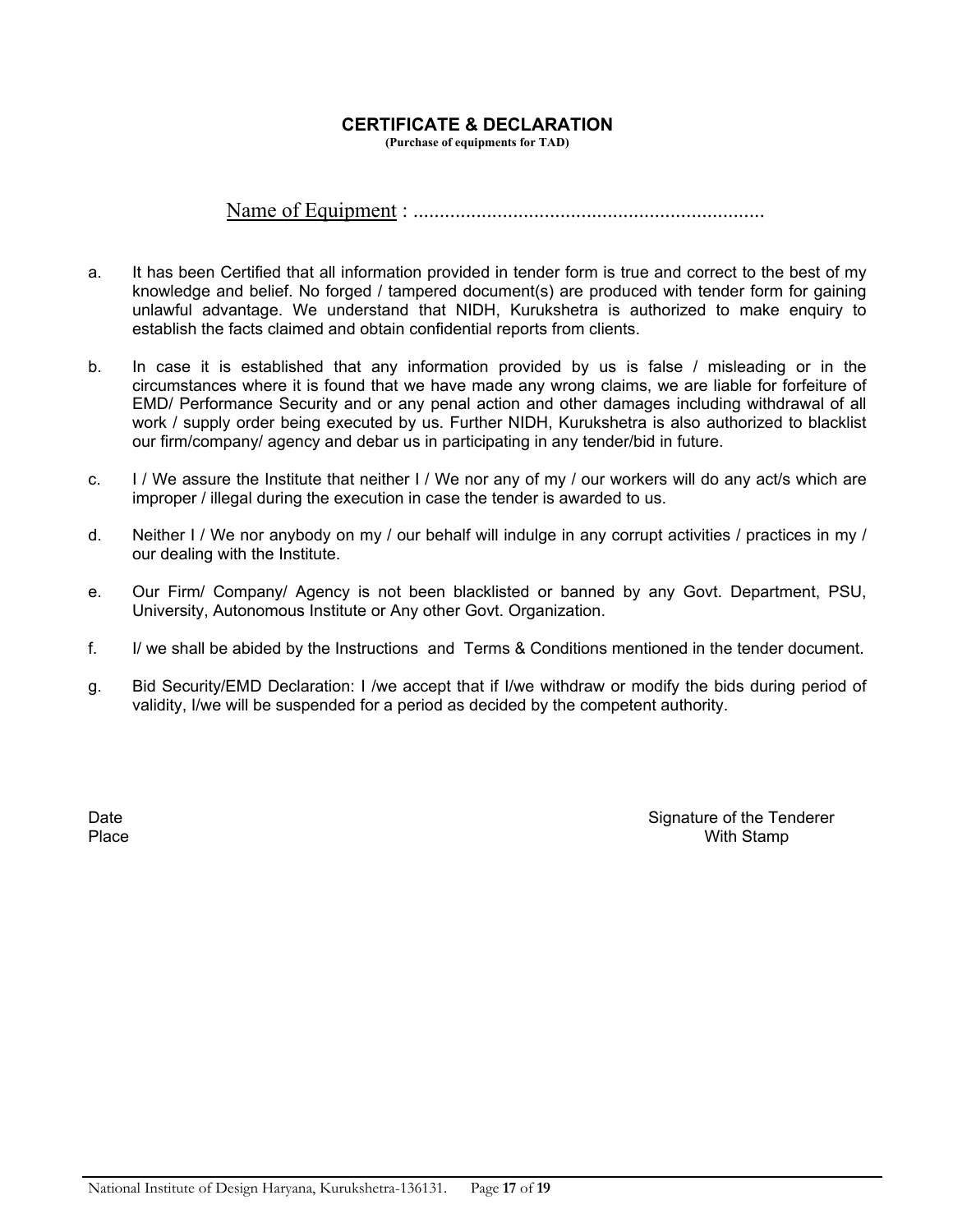#### **Annexure-VII (Part 1 of 2)**

#### **'PRICE BID' (for purchase of equipment) (Purchase of equipments for TAD)**

**Name of Equipment: ………………………………………………………………** 

| SI.<br>No. | Name of<br><b>Equipment</b> | <b>Brand Name &amp;</b><br>Model No. | <b>Price of the</b><br><b>Equipment</b><br>(in Rs. only) | Any other<br>incidental<br>charges,<br>transportation,<br>custom clearing<br>charges,<br>Training etc,<br>if any<br>(in Rs. only) | GST on price of<br><b>Equipment only</b><br>(on amount<br>mentioned in<br>Col. (4) | <b>GST on Any other</b><br>incidental<br>charges,<br>transportation,<br>custom clearing<br>charges, Training<br>etc, if any (on<br>amount mentioned<br>in Col $(5)$ ) | <b>Final Price of the</b><br>equipment inclusive of<br>All taxes, charges and<br>other levies at F.O.R. at<br>NID Haryana,<br>Kurukshetra-136131<br>(Total of Col. 4+5+6+7) |
|------------|-----------------------------|--------------------------------------|----------------------------------------------------------|-----------------------------------------------------------------------------------------------------------------------------------|------------------------------------------------------------------------------------|-----------------------------------------------------------------------------------------------------------------------------------------------------------------------|-----------------------------------------------------------------------------------------------------------------------------------------------------------------------------|
|            | 2                           | 3                                    | 4                                                        | 5                                                                                                                                 | 6                                                                                  | 7                                                                                                                                                                     | 8                                                                                                                                                                           |
|            |                             |                                      |                                                          |                                                                                                                                   | (a) GST rate in<br>percentage:<br>.<br>(b) GST in Rs:                              | (a) GST rate in<br>percentage:<br>.<br><b>GST</b><br>in Rs:<br>(b)<br>.                                                                                               | In Figures in Rs:<br>In words in Rs:                                                                                                                                        |

**Note: Please quote the rates in a Part 2 of 2 of Annexure-VII and place in the Price Bid envelope/ Cover-B, towards AMC of the equipment for the next three years on yearly basis which shall be valid after the warranty period.** 

Date SIGN & SEAL OF TENDERER